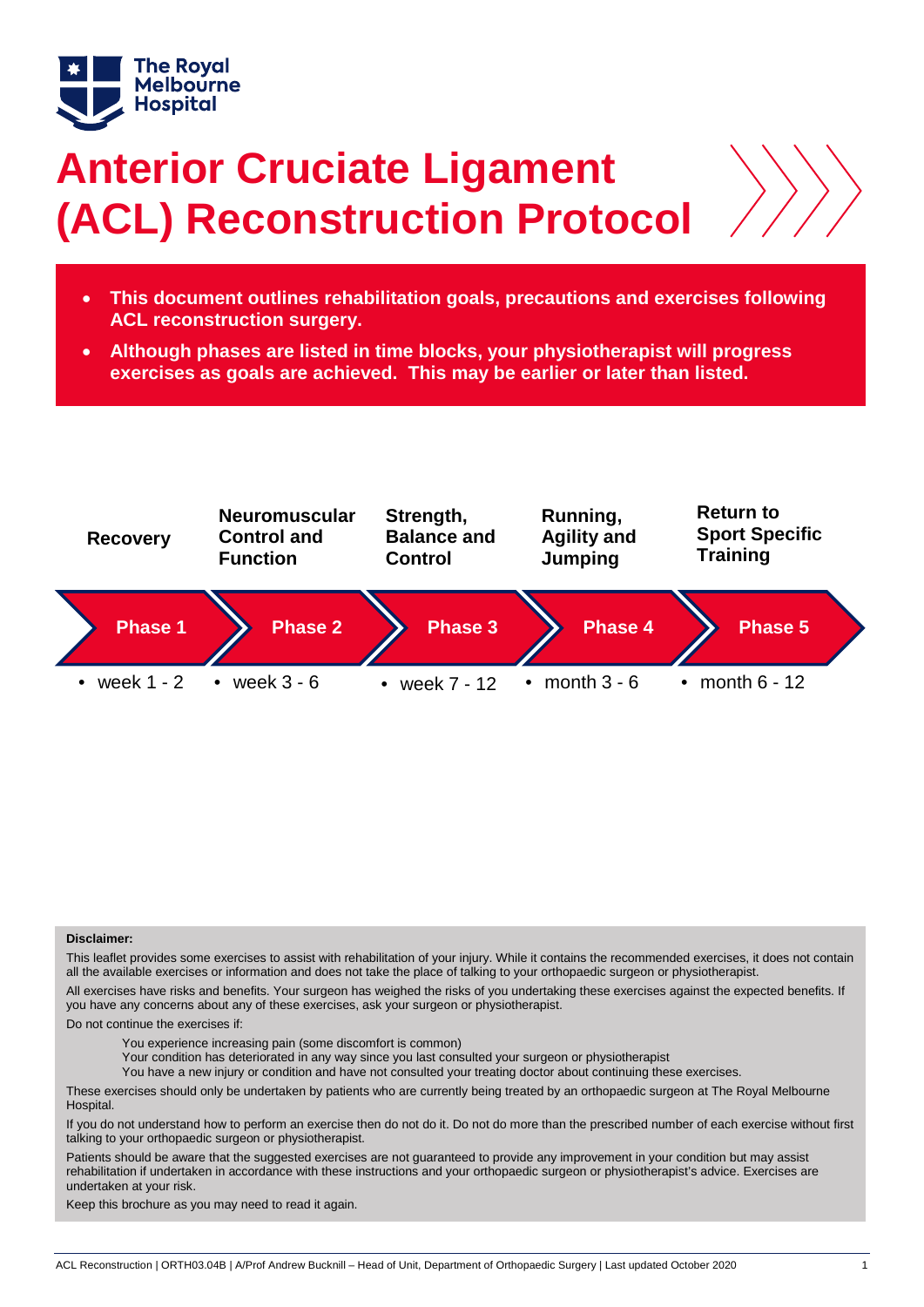

## **Phase 1: Recovery (weeks 1 and 2)**

#### **Goals**

- Protect the graft
- Control pain and swelling
- Achieve good quadriceps (thigh muscle) contraction
- Ensure full knee extension (that you are able to get your knee straight).

#### **Precautions / Management**

- You can **weight bear as tolerated** on the operated leg. Use crutches so you are not limping
- Slow your walking to ensure a normal heelto-toe pattern
- You should not bend your knee beyond **30 degrees for the first 2 weeks**
- **Avoid** letting your operated leg dangle without support. Use your hands or other leg to assist the operated leg when getting in or out of bed.

#### **Knee Brace**

- Wear your brace while walking for **1 - 2 weeks.** Your physiotherapist will advise you to stop when you have adequate quadriceps muscle control
- Remove the brace for exercises, hygiene and sleep.

#### **Bandages**

- Remove the outer crêpe bandage **48 hours** after surgery
- Leave the dressing underneath. **Keep it dry** until your outpatient appointment.

#### **Swelling Management**

- Wear Tubigrip (an elastic compression bandage you can be purchase from the pharmacy) once the crêpe is removed. Take this off when you go to bed
- Elevate the leg and apply ice for **20 minutes, 3 - 4 times per day.**

### **Phase 1 Exercises (Remove the knee brace for these exercises)**

*Start these exercises the day after surgery. Perform 3 - 5 times per day.*

Knee Extension - Place your foot on a chair with the knee unsupported. Tighten the thigh muscle and straighten the knee. Avoid pushing beyond straight (hyper-extension). Hold for 5 seconds then relax.

Repeat 3 × 10

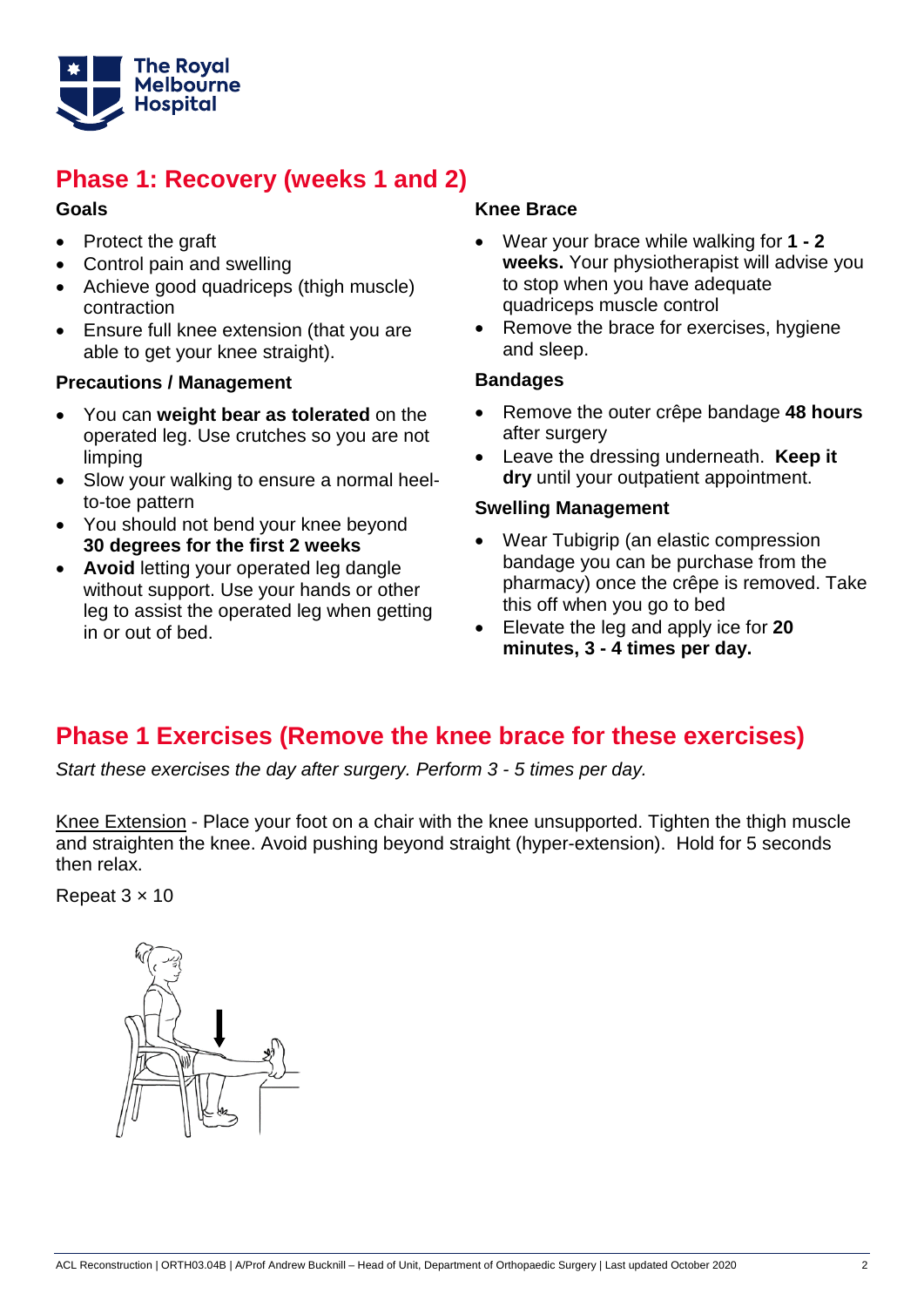

Knee Flexion - Slide your heel towards your bottom **stopping at 30 degrees.** Return to a straight knee position.

Repeat  $3 \times 10$ 



### **Add these exercises after 7 days**

Prone Knee Hangs - **Only if you haven't achieved full knee extension (straightening).** Lie on your front with your knees over the edge of the bed. Let your legs hang.

*\*\* Note: It is normal to feel some numbness or tingling on the front of the shin from the surgical cut*

Repeat  $1 \times 2 - 5$  minute hold (or longer if tolerated)



Hamstring Curl - Lie on your front. Bend your knee to 30 degrees, then lower slowly.

Repeat  $3 \times 10$ 

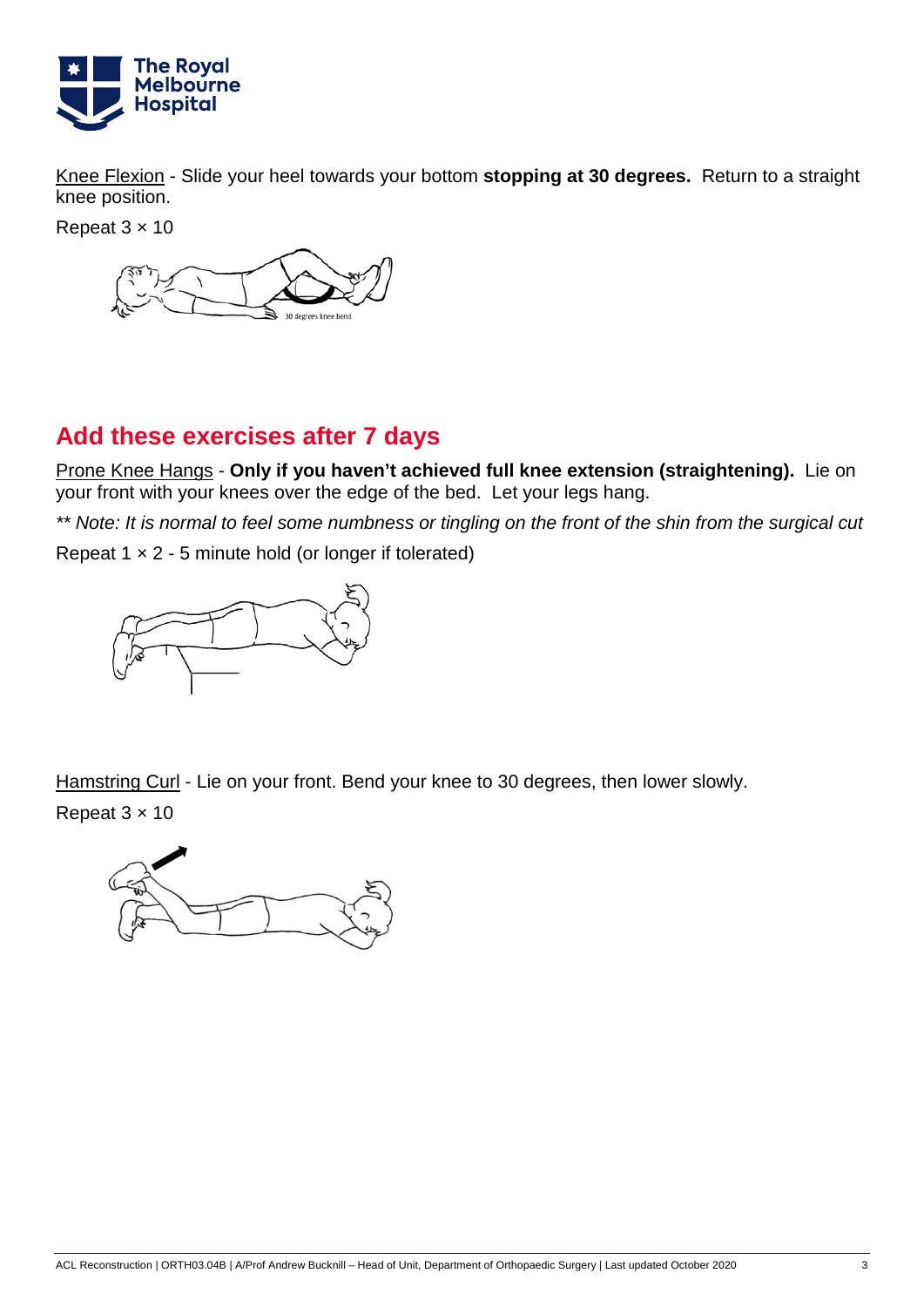

### **Phase 2: Neuromuscular Control and Function (week 3 - 6)**

#### **Goals**

- Protect the graft
- Control pain and swelling
- Maintain full knee extension
- Achieve knee **bend 100+ degrees**
- Regain knee strength with functional activities
- Wean off crutches

### **Precautions / Management**

- Continue swelling management as required
- Once you have adequate knee strength, stop supporting the leg when getting in / out of bed
- **No "open chain" exercises** (that is, kicking your leg straight against resistance) **until 8 weeks**



- Focus on "closed chain" strength like squats or lunges, where your foot is in contact with a surface
- Commence hydrotherapy or swimming with a 'pull buoy' between your legs **(no kicking).**

### **Phase 2 Exercises**

*Aim to spend 20 - 30 minutes on exercises each day. Rotate through different combinations depending on how much time you have.*

Knee Flexion - Slide your heel towards your bottom bending the knee. Stop when you feel a stretch or mild discomfort.

Repeat  $3 \times 10$ 



Hamstring Curl - Lie on your front. Bend the heel of your operated leg towards your bottom.

Repeat  $3 \times 10$ 

*To increase the challenge add an ankle weight or light theraband*

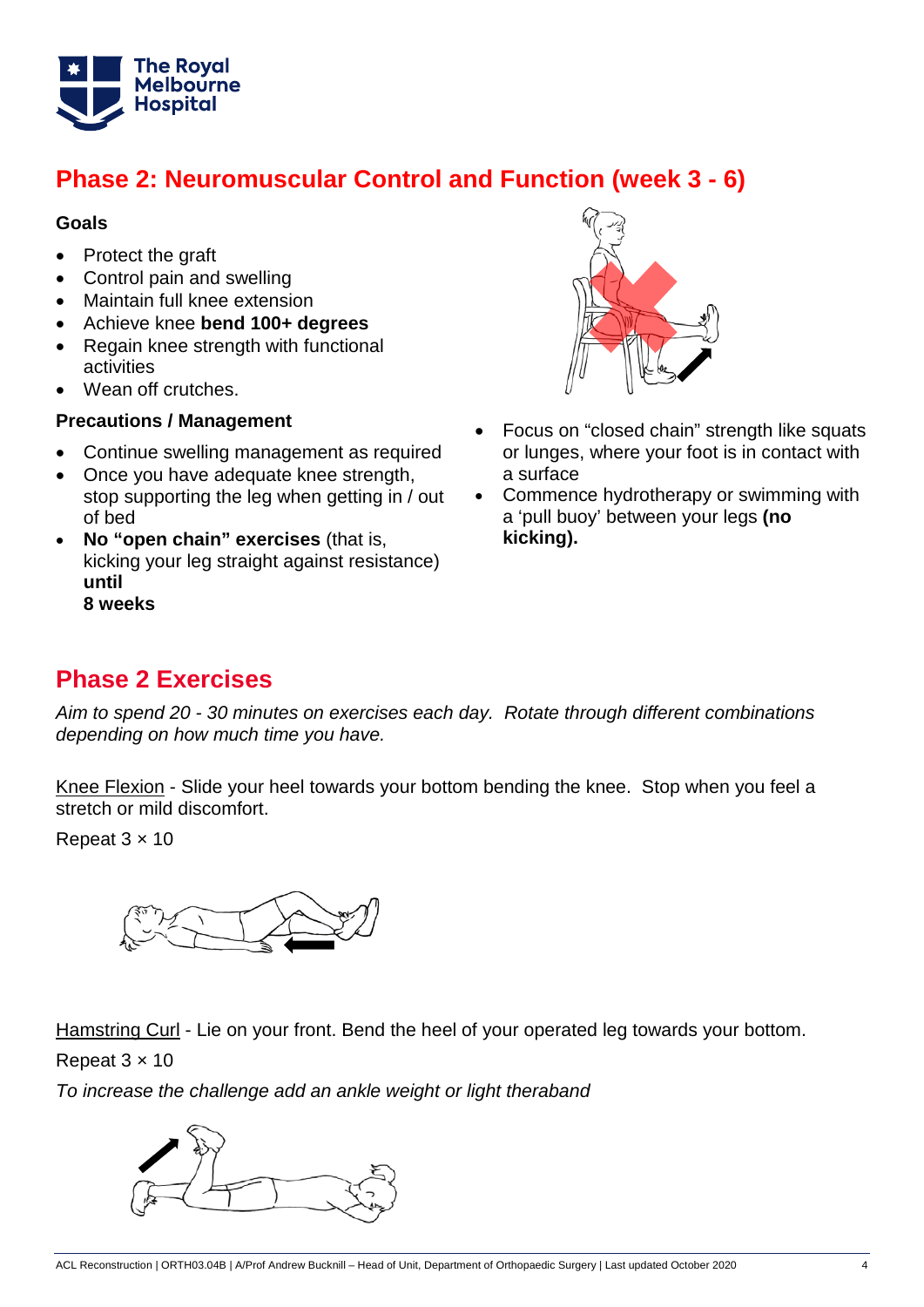

Hamstring Stretch - Sit with your operated leg out straight. Lean your body forward until you feel a gentle stretch in the back of your thigh (hamstring). **Don't push into pain.**

Hold for 30 seconds. Repeat 3 times.



Squat - Stand holding something for support. Bend your knees to squat then stand up. Repeat 3 × 10



Calf Raises - Stand holding something for support. Rise up onto your tip toes then lower. Repeat  $3 \times 10$ 

*To increase the challenge, try one leg at a time (as in picture b.)*



*a) Double Leg b) Single Leg* 

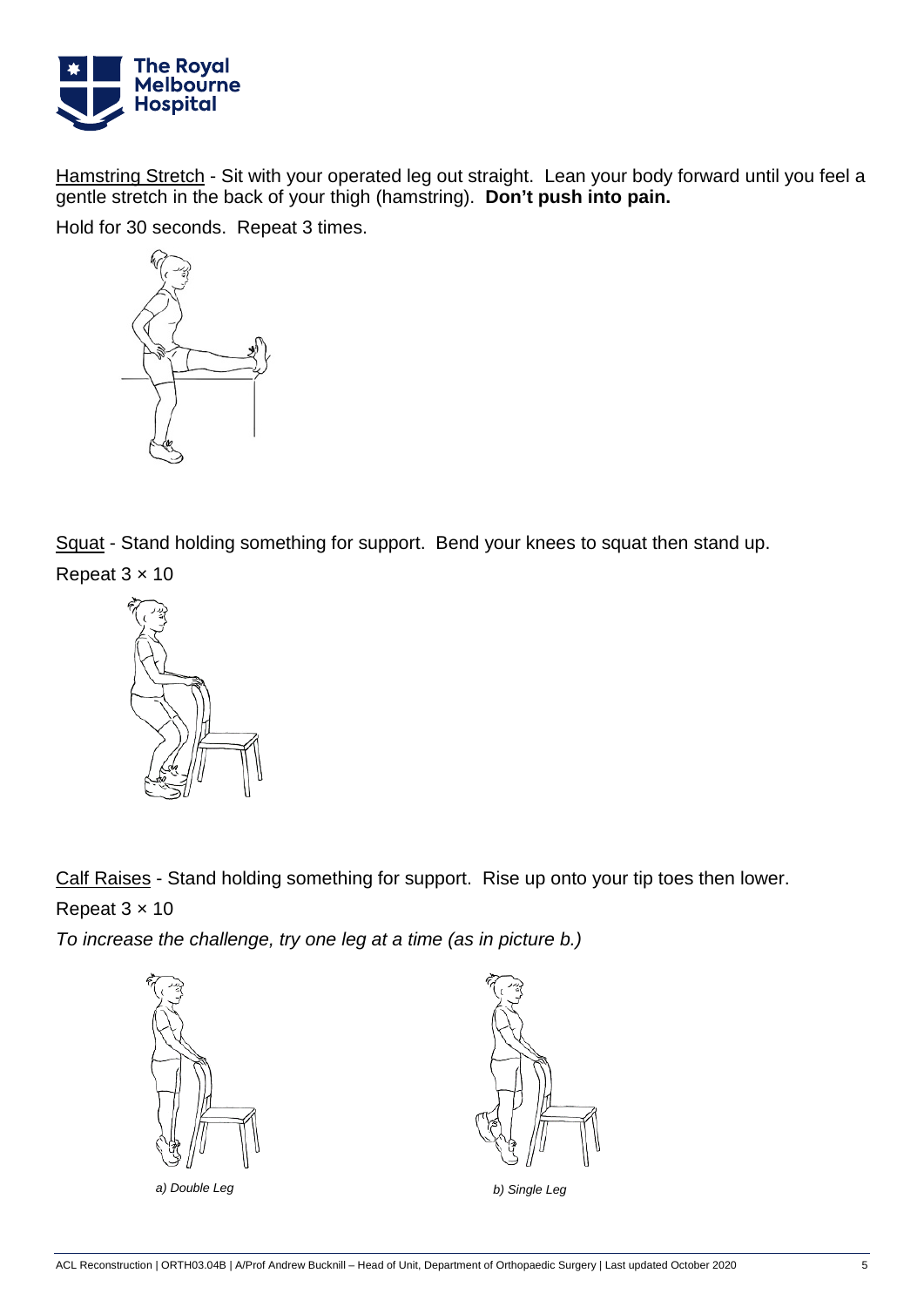

Lunges - Step forward with the operated leg. Bend both knees, lowering down.

Repeat  $3 \times 10$ 

*To increase the challenge step to the side or back, or add hand weights*



Step Ups - Step onto a step or small box leading with the operated leg. Use a rail or wall for support if needed.

Repeat  $3 \times 10$ 

*To increase the challenge try step downs, side steps or increase the height of your step*



Hip Strengthening

a) Hip Abduction - Lie on your side, lift the top leg up and down

b) Bridge - Lie on your back with knees bent up. Lift your bottom off the bed then lower down Repeat  $3 \times 10$  each

*To increase the challenge add an ankle weight / theraband, or perform a single leg bridge*



*a) Hip Abduction b) Bridge*

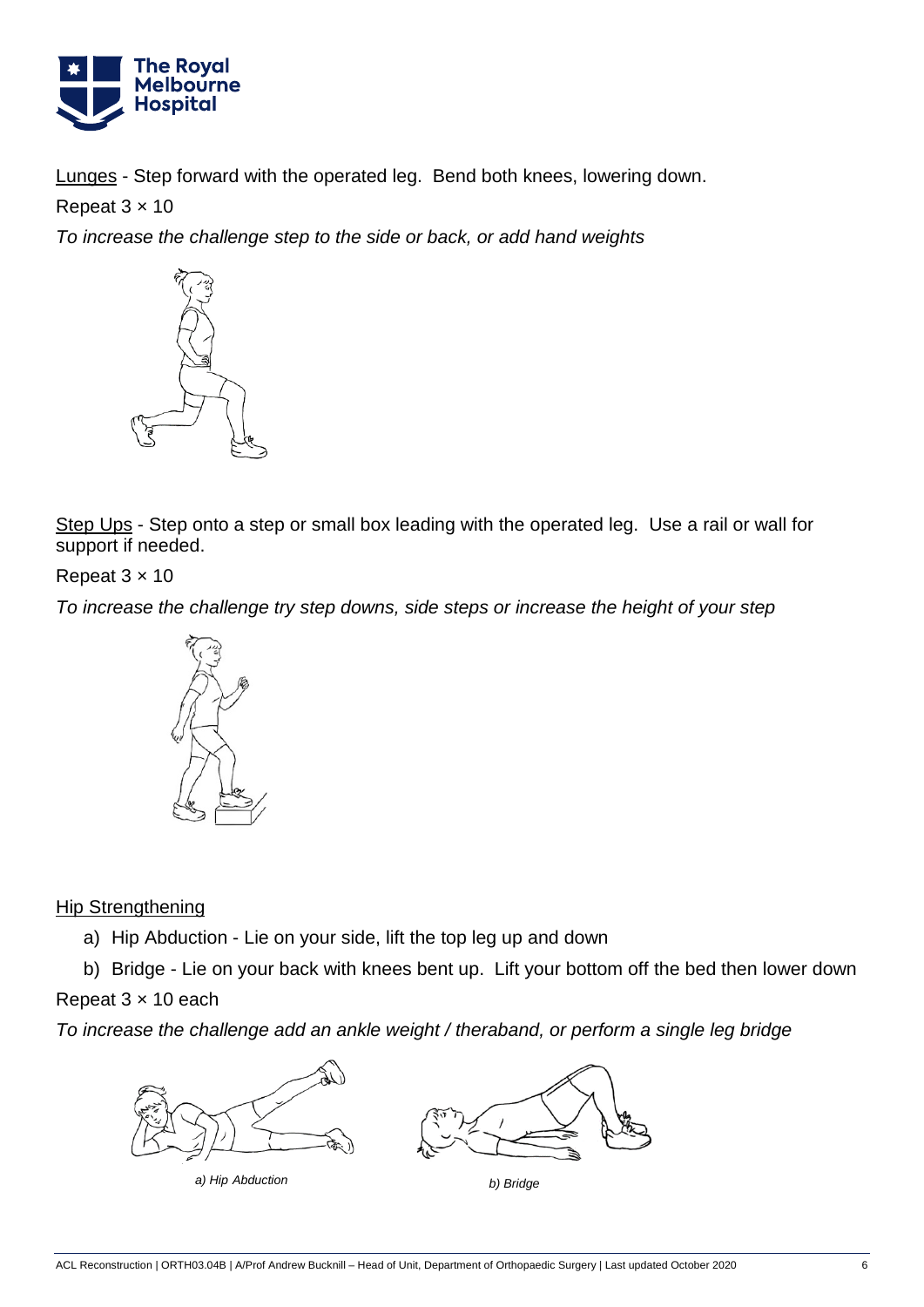

**Balance Exercises** 

- a) Tandem Stance Stand heel to toe with the (operated leg at back)
- b) Single Leg Balance Stand on your operated leg
- c) Toe Taps Balance on your operated leg while using your other foot to tap each marker

Repeat 3 x 30 seconds each

*To increase the challenge add a pillow under your foot or close your eyes*







*a) Tandem Stance b) Single Leg Stance c) Toe Taps*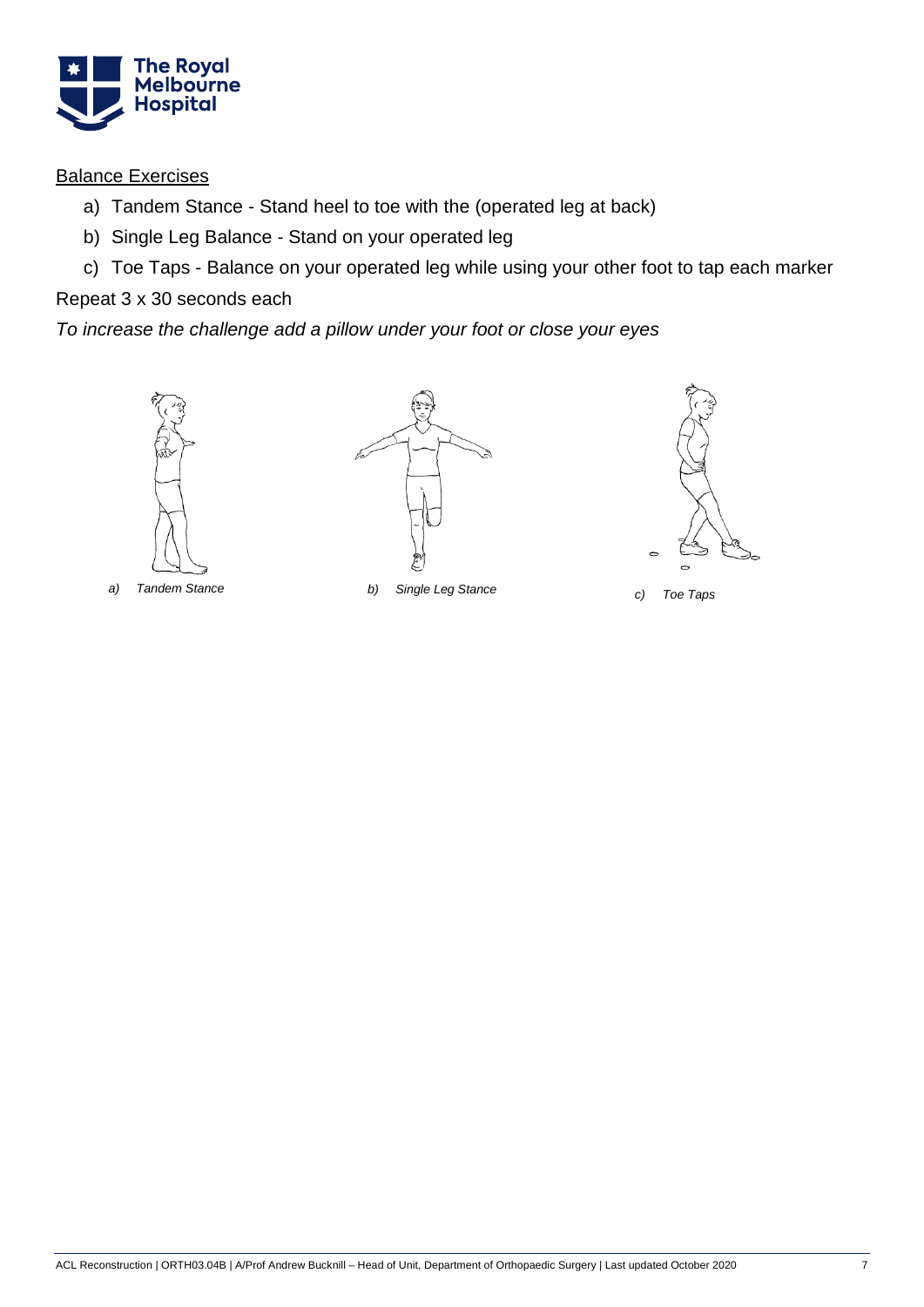

### **Phase 3: Strength, Balance and Control (week 7 - 12)**

#### **Goals**

- Minimal or no swelling
- Full knee movement
- Leg press strength at **85%** of the unaffected leg or better
- Able to single leg squat with good alignment and control
- Single leg balance equal to the unaffected leg
- Start a gym program (2 4 sessions per week). Focus on knee alignment, control, strength (including core), balance and general fitness.

### **Precautions / Management**

- Commence "open chain" exercises at **8 weeks**
- Swimming can progress to **gentle kicking** at **8 weeks**
- *If progressing well your physiotherapist may start phase 4 exercises earlier than 12 weeks*

### **Phase 3 Exercises**

*Aim to spend 20 - 30 minutes on exercises each day. Rotate through different combinations depending on how much time you have.*

Single Leg Squat - Stand on the operated leg. Squat keeping the knee in good alignment. If this is too difficult, hold a chair or wall on your non-operated side, or try a Bulgarian squat (with the back leg supported on a chair).

Repeat  $3 \times 10$ 

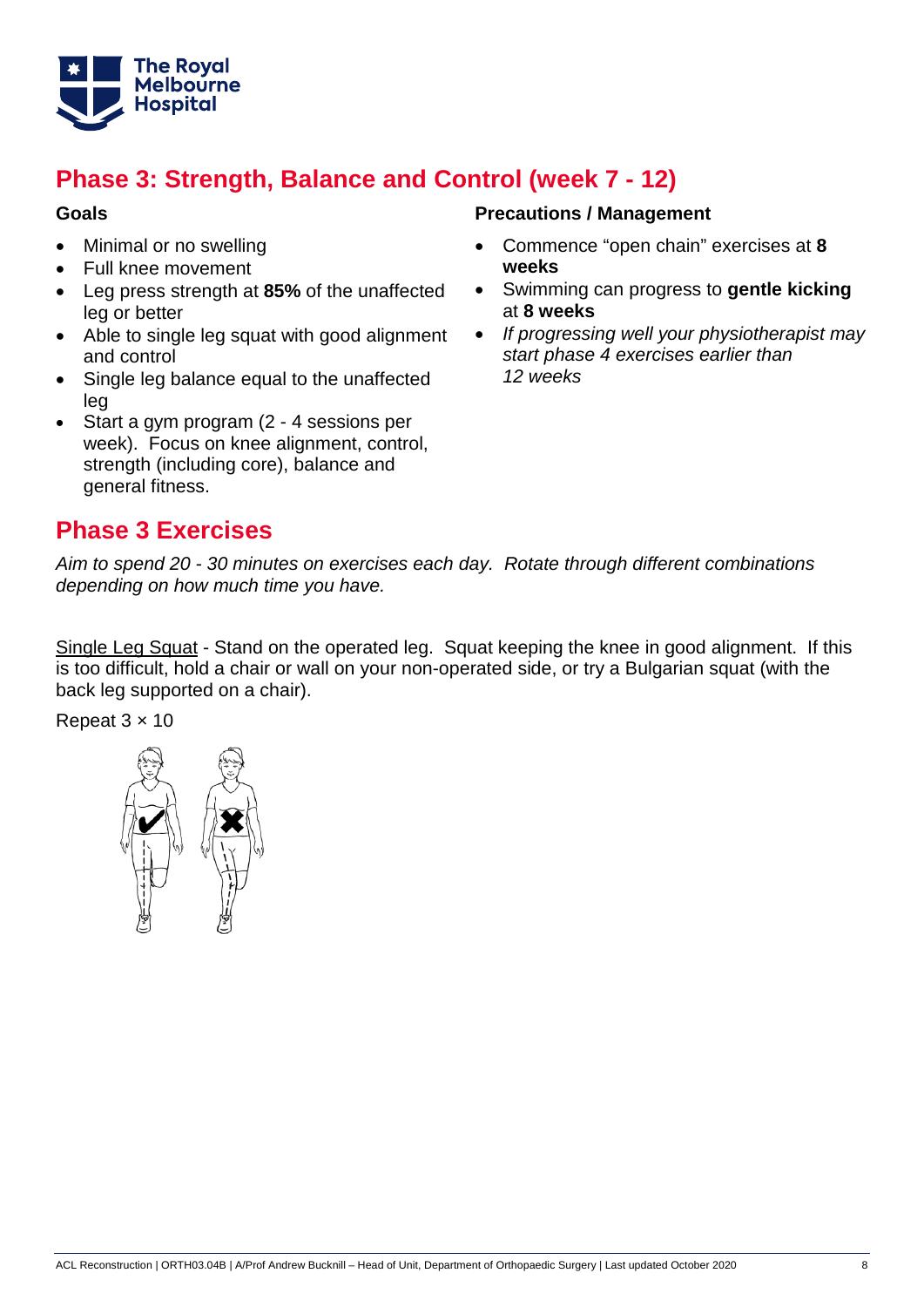

Advanced Balance Exercises - Balance on a wobble board / Bosu ball / dura disc.

Repeat 3 x 30 - 60 seconds

*To increase the challenge add upper body movements e.g. catch and throw a ball*



Eccentric Hamstring Strength / Arabesque - Stand on the operated leg. Lean forward and lift your back leg off the floor. Your chest should be parallel with the floor.

Repeat  $3 \times 10$ 

*To increase the challenge hold a small weight*

Single Leg Balance with Resistance - Stand with the operated leg in a slight squat. With a Theraband around the opposite ankle, extend backward at the hip.

### Repeat  $3 \times 10$

*To increase the challenge increase the resistance of the Theraband, or move in multiple directions*

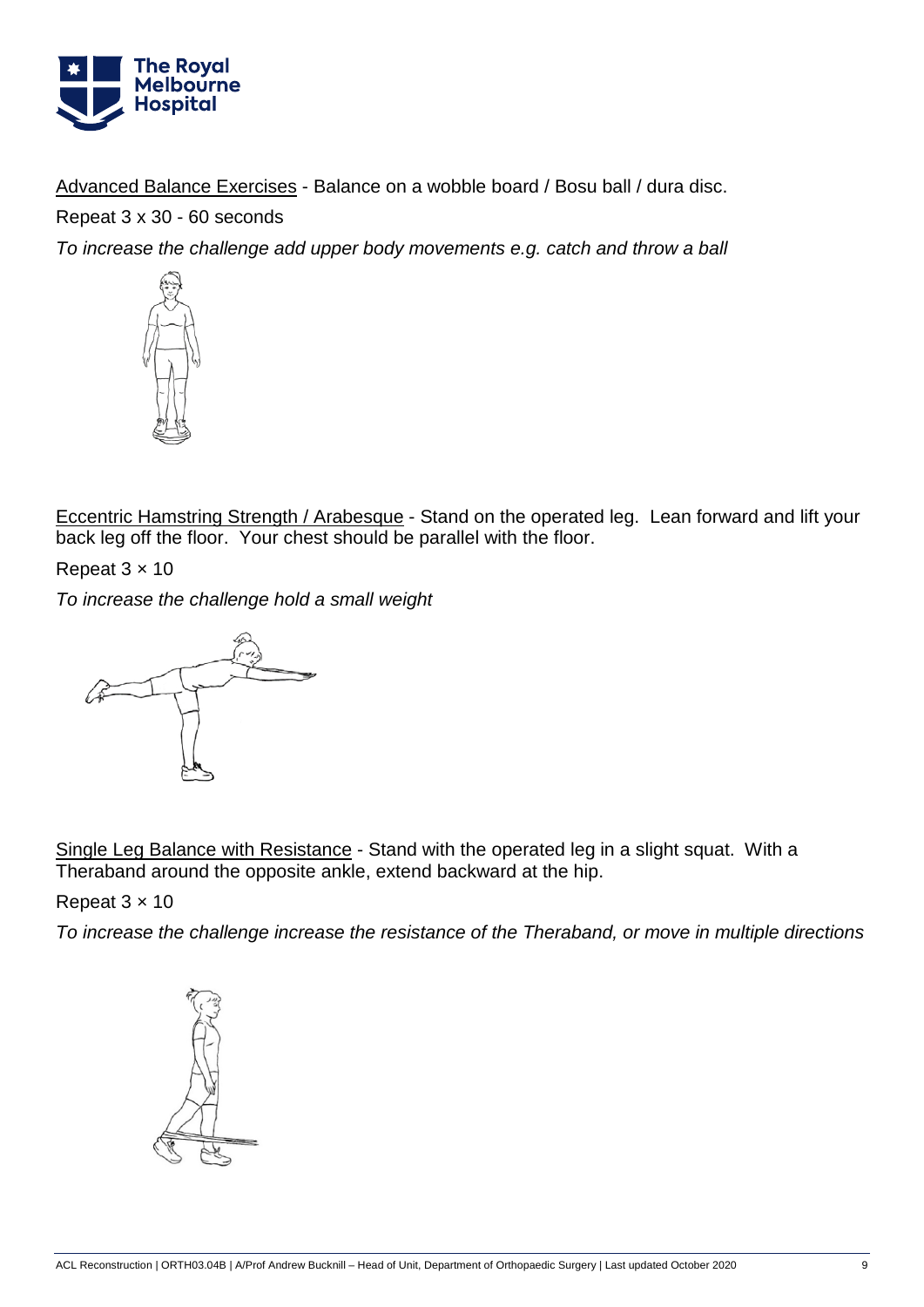

Crab Walk - Stand in a slight squat with Theraband around your knees. Side-step 10 steps to the right, then 10 steps to the left.

#### Repeat 5 times

*To increase the challenge increase the resistance of the Theraband or move it to you ankles*



Quadriceps Stretch - Hold a chair for balance. Bring your heel to your bottom and hold to feel a stretch in the front of your thigh (quadriceps).

Repeat 3 x 30 seconds

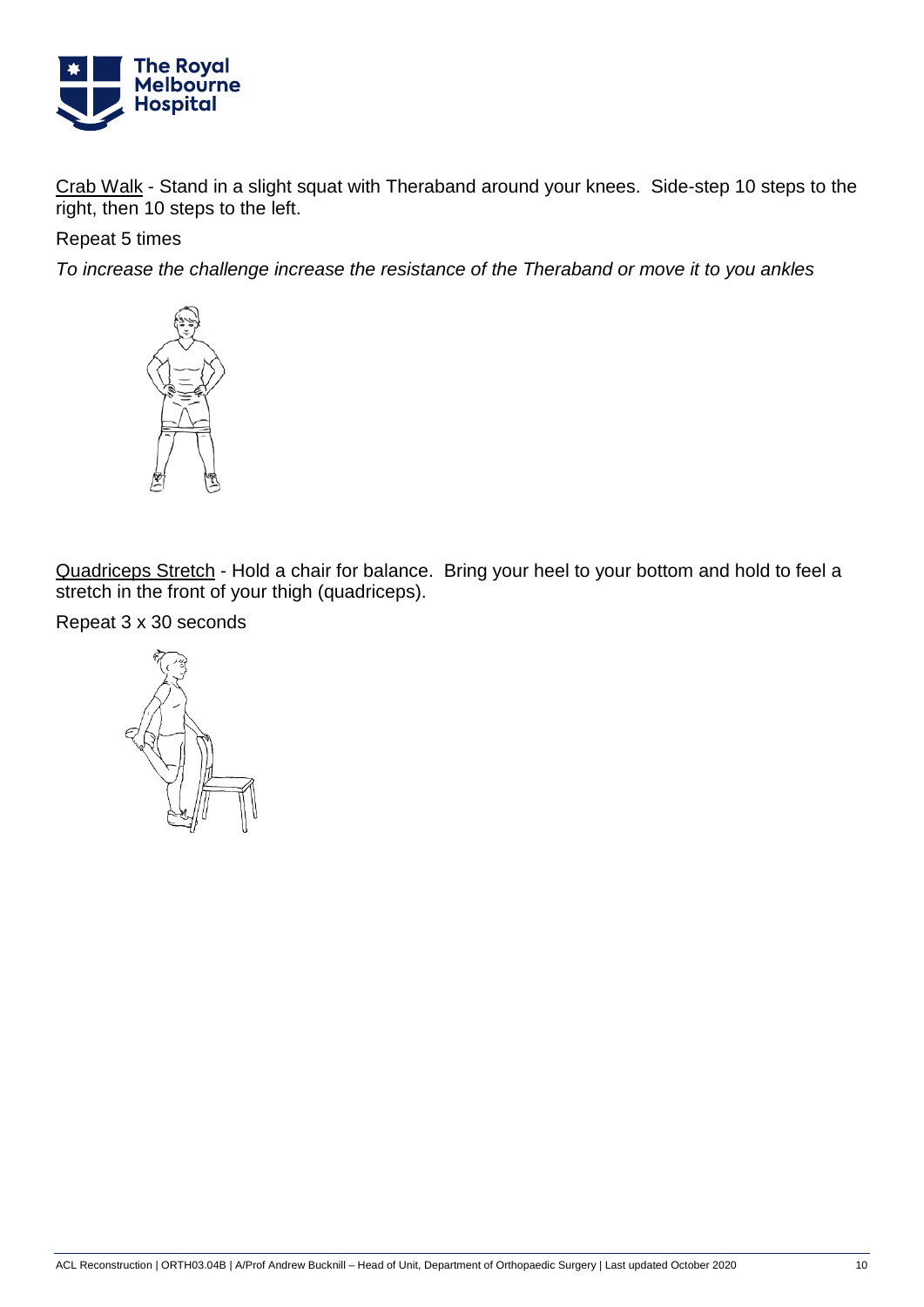

Gym Exercise Ideas - Start with low load and high repetition (e.g. 3 sets of 15 – 20 repetitions). As you increase the load / weight, reduce the repetitions.

- a) Exercise bike
- b) Leg Press double leg, then progress to single leg with a lighter weight
- c) Hamstring Curls double leg, then progress to single leg with a lighter weight
- d) Calf Raise Machine double leg, then progress to single leg with a lighter weight
- e) Core Exercises e.g. Swiss ball











*d) Calf Raise Machine e) Core Exercises*



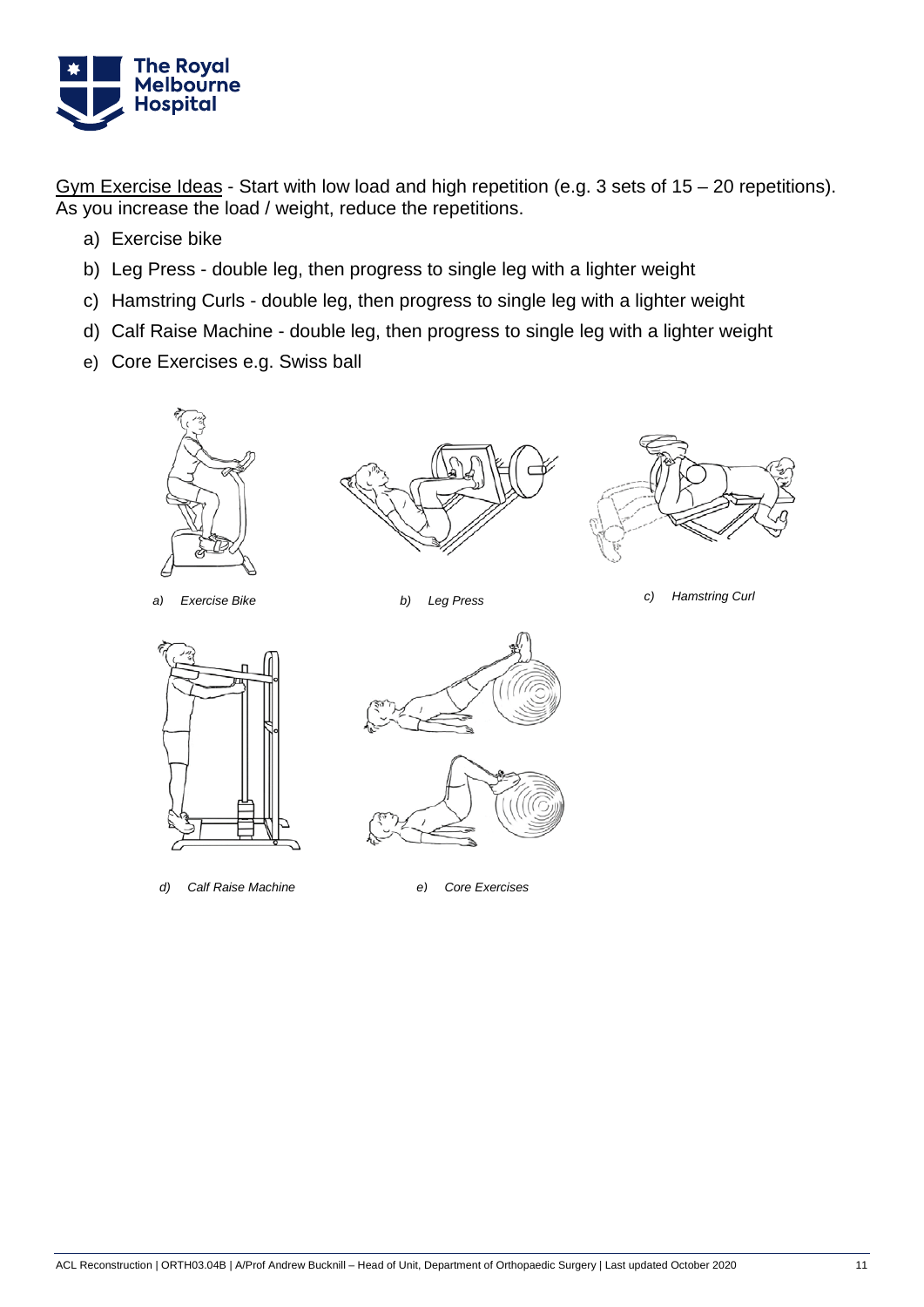

### **Phase 4: Running, Agility and Jumping (3 - 6 months)**

#### **Goals**

- **Full squat**
- Single leg press strength **95%** of the other leg or better
- Single leg hop test AND triple crossover hop test scores **90%** of the other leg or better
- Star excursion balance test score equal to the other leg
- Return to running

#### **Management**

- Progression of strength / balance / gym programs
- Plyometric training with focus on control and good alignment
- Speed drills e.g. floor ladder drills forward, backward, sideways
- Skipping or mini trampoline exercises
- Outdoor cycling
- Swimming with full power kicking
- Graduated return to running program
- Start basic sport specific drills e.g. ball skills, kicking, catching etc.

### **Phase 4 Exercises**

*Continue your gym program 2 - 4 times per week. Speak with your physiotherapist about which exercises to focus on.*

Nordic Eccentric Hamstring Exercise - Hook your feet under a secure object or ask a friend to hold you. Lean forward from the knees. When you can no longer hold, drop into a push-up position on your hands.

#### Repeat 3 × 10, **twice per week only**



Gym Program - Add seated knee extension to your program. Start with **low resistance** and increase.

*To increase the challenge, progress to single leg or increase the resistance*

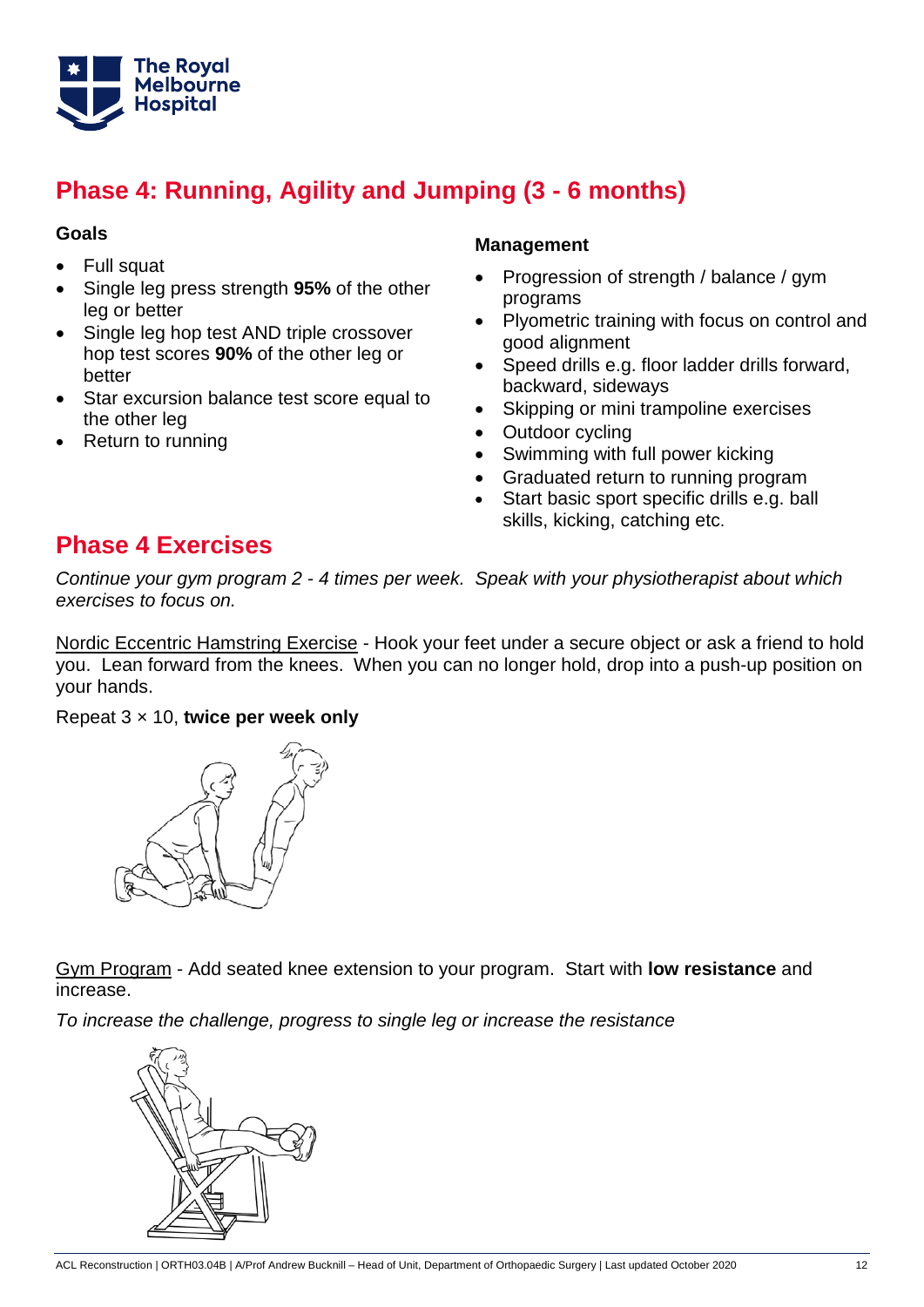

Running Drills **(avoid treadmills)** - Jog or run in a straight line on flat ground. Focus on knee control.

Start with 5 - 10 minutes, 2 - 3 times per week. Increase time / distance as tolerated



*To increase the challenge:*

- Increase speed and/or distance
- Add incline/decline hill work
- Move in a different direction: forwards, backward, sideways
- Add bounding or change speed
- **Leaping**
- Running with quick change in direction e.g. plant and cut

Jumping (Plyometric) Exercises - Squat keeping your hips, knees and ankles in good alignment. Hold for 1 second then jump straight up. Focus on landing softly with good hip and knee control

Repeat 3 x 30 seconds, 2 - 3 times per week



*a) Incorrect Technique*

*To increase the challenge:*

- Side jumps
- Box jumps with increasing height
- Jump with rotation  $-90^\circ$  and 180 $^\circ$
- Double leg jump landing on single leg
- Lunge jumps
- Hopping
- Triple jump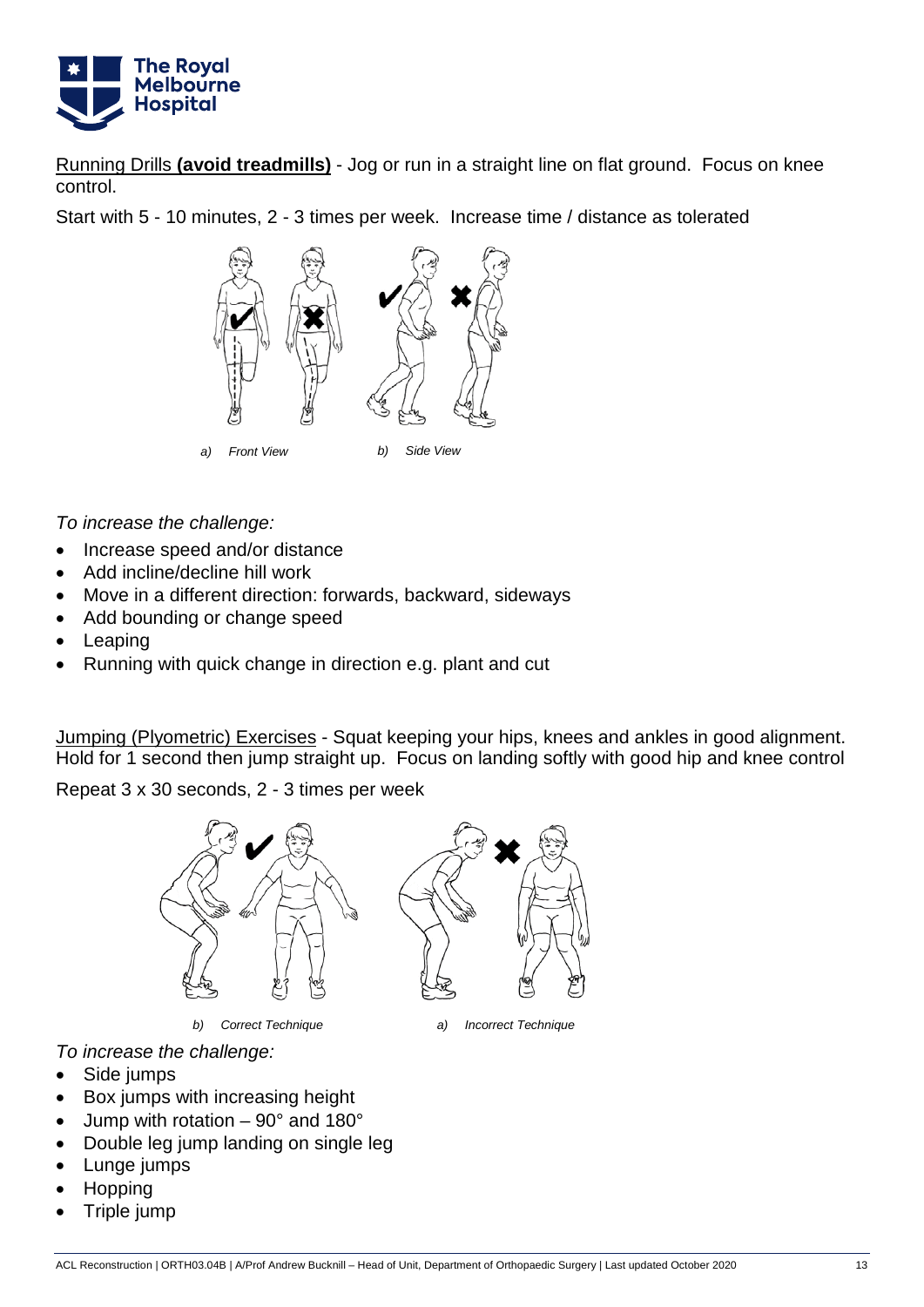

• Zigzag – double leg or single leg

## **Phase 5: Return to Sport Specific Training (6 - 12 months)**

#### **Goals**

- Leg press strength **95 - 100%** of the unaffected leg
- Single leg hop test, triple crossover hop test, single leg squat endurance **equal** to that of the unaffected leg
- Feel comfortable, confident and ready to return to play

#### **Management**

• Return to sport specific training and sport as guided by your physiotherapist or coach

#### **Useful Links – injury prevention and rehabilitation:**

#### <https://kneesurgerysydney.com.au/preventing-acl-injuries-with-the-fifa-11-program/>

<http://www.fittoplay.org/body-parts/knee/knee/>

http://knee.netball.com.au/